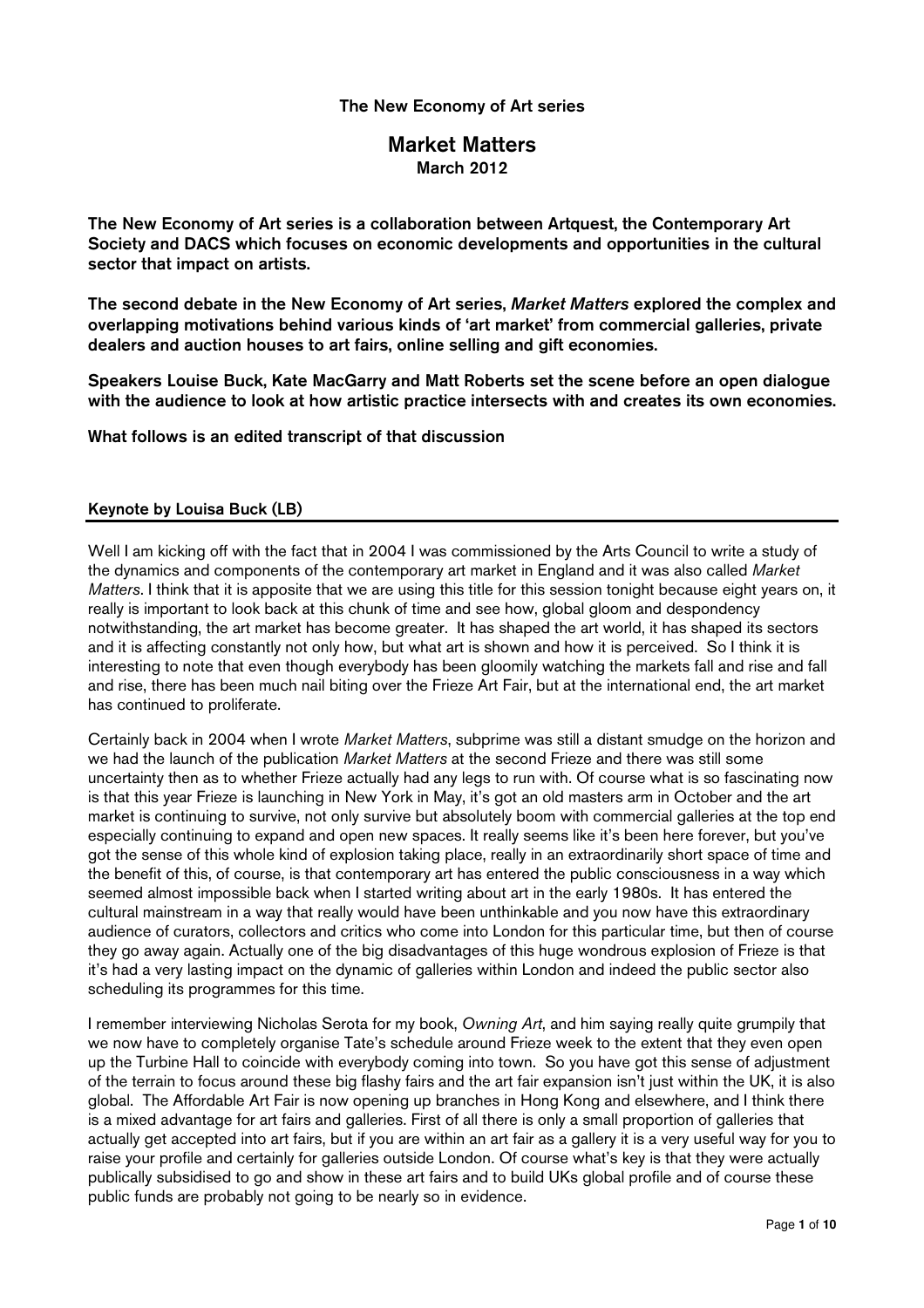The other problem about art fairs is that they do put huge pressure on artists. Now you might say: "Well it's damn lucky if you are represented by a gallery and you are being promoted at an art fair", but actually the problem with art fairs is that they put an enormous amount of pressure on artists to show new works. When I first started writing about contemporary art, art fairs were kind of grubby, trade only events that dealers went to and swapped secondary market pieces and actually didn't really involve living artists at all. Now it's completely the opposite and artists are quite annoyed if their work isn't put in their gallery's art fair representation but on the other hand of course it does put a great deal of pressure on them to produce new work and to keep that kind of momentum going. Now the proliferation of art fairs has gone hand in hand across the art world with a vast increase in biennials and triennials from Dubai to Folkestone. Again they are very complex affairs because on the one hand they are publically curated, but it's often very hard to tell the different between biennials and triennials and the art fairs which often accompany them.

There is an awful lot of cross dressing going on these days in the art world. Take the Venice Biennale which is a time honoured 175 year institution - work gets sold there and then, of course you have got the big art fairs that often accompany or come quite close and they have curated shows. But n

Nine times out of ten it's the galleries that are represented in the art fairs that are actually putting on these shows, or they will have special artist projects: Mike Nelson for example was shortlisted for the Turner Prize on the strength of a Frieze Art Fair project. His work wasn't for sale, but in fact there were various negotiations and eventually it did get acquired by somebody but it wasn't officially for sale in the first place.

So you've got this very kind of complex terrain of interlocking agendas, which leads me onto another key development which is the ever more closely intimate intertwining of the so called public and the private and commercial sectors. If you go to White Cube in Bermondsey it has a complete institutional feel to it. These enormous expanses of polished concrete, these vast Amselm Kiefer sculptures, publications, libraries, research spaces, screening rooms and significantly, free entry.

Curators now in public institutions have to be very proactive in their courting of patrons and sponsors. It is as much a curator's job now to find supporters for their shows and people who will back and endorse and indeed donate as it is to actually a breast with what is going on in the art world.

So you have this very complex inter-relationship with commercial galleries, who play a very crucial part in the general landscape of our public institutions. I mean public commercial galleries will underwrite exhibitions, often by helping with shipping and catalogues, asking collectors to donate, and quite often artworks are often sold out of institutional shows. So you have the sense that if you take, for example Peter Doig at Tate Britain, there was work straight from his studio in Trinidad and quite a few of those works actually were sold during the duration of the exhibition. Of course the Tate didn't get any percentage of that. It's not a retail outlet, but nonetheless it provided a very good showcase for work that was for sale to be available on the market. Then of course you've got the other element, which is a very key development across the wider global art world which is the collector, now of course global economy being as it is, collectors are not splashing their money around as they were and are very keen to be seen to be supporting artists perhaps rather than purchasing wholesale.

There has been a Darwinian carving away of a lot of the Hedge Fund speculation on artworks, but nonetheless there are a lot of very rich people out there who are setting up their own private foundations and showing spaces, that have obvious tax benefits, but which also have educational programmes, publications and so on. I am thinking of Parasol Unit and a whole range of philanthropic individuals across the globe. Now perhaps I sound a bit cynical because of course they do a great job in promoting and showing the work of artists and indeed of purchasing artists, but also of course there is a problem where you get the interface with the public institutions, which in the past they would have donated work to show. Now they are almost in direct rivalry with them, because they will be bidding for the same work, wanting the same works from gallery shows and indeed putting on exhibitions that often have similar resonances, but also they will lend works as well to institutions, so you've got this very kind of complicated interface going on.

So while this has all has made it a lot easier to see art, it's really far from favourable to artists. You know there are a great many galleries and artists who are completely outside this eco system. We can all visit Frieze and, we can all go and look in these galleries and we can all investigate the various institutional shows and look at who has paid for or subsidised the catalogue, but it does seem like a very closed shop.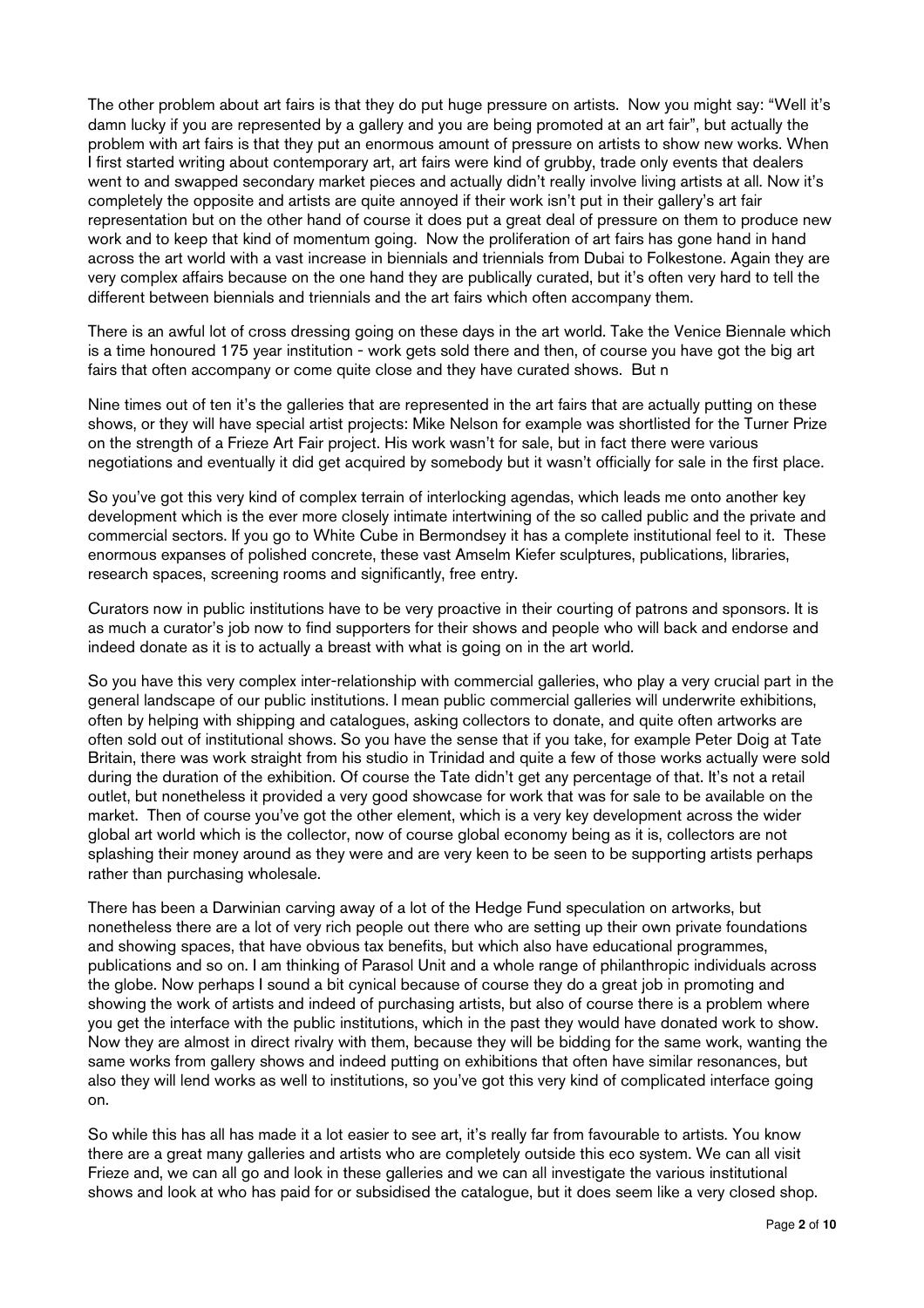Even though the internet of course has expanded massively the potential of being able to interface with an art market with things like the VIP Art Fair and more online bidding at auctions; it is still very high end and I think the internet actually is going to be a useful tool, but it is never going to be a substitute to experiencing art directly. It is a convenient research tool, but I still think the physical actualities of these event based activities are the ones that are still going to hold sway.

But what does give me cause for some optimism is another interesting development that has happened since 2004, certainly not new, but it has gained momentum since then and that is the not-for-profit artist run spaces. The fact that in this climate artists are getting more and more nimble about combining, about setting up studio based exhibition spaces, I am thinking of CoExist in South End and Aid & Abet in Cambridge, Trove in Birmingham and Platform A in Middlesbrough. Now there have always been artist run spaces of course and there have always been artist studios with showing spaces attached to them, but I think these spaces are particularly interesting because artists are coming together in a very professional way without looking overly slick and commercialised. They do interface with local markets; they do interface with other arts bodies and indeed other artists and indeed often have exchanges with artistic groups or other artists across the board. What is also interesting about a lot of these spaces is that they specialise or have a particular sympathy towards multimedia, installation, performance, which are not so market friendly. The market pays lip service to these kinds of art forms, but actually the problem with the market, one of the many problems with the market is that it privileges a certain kind of art practice. There is always this talk about painting is back, well painting has never been away because painting is very easy to sell.

I am not in any way decrying painting, but I am saying that you need to have regular stock to sell and I think that performance and that kind of work is difficult to sustain on a constant market basis. Art fairs and auction houses do not help that, but these kind of artist run groups, do provide a great deal of support for that kind of work. Also I have noticed a rise in the role of artist residencies which I think is interesting and becoming more prominent. It seems is a very useful model to build audiences and it enables artists to interface with each other, to make and show work and it seems relatively inexpensive in the grand scheme of things.

It is something that also institutions are specialising in more, with artists coming to do research based residencies and various kinds of activities which keep the programmes fresh and keeps the costs low. But it also provides a means for artists to interface. So I think how will we see the art world in five years' time? Of course none of us have got a crystal ball but I think that this kind of global jamboree isn't going to go away, because emerging markets where the economies are not so fragile, are taking and running with the art market bal. What is interesting is that these new art markets as well as the ones back home, are all concentrating more on collaborative, residual, projects based models, because the market is smart enough to see that it can't vacuum pack itself into kind of commoditised sanitation, that it needs the pulse of real artworks and local artists. This is happening with the Dubai Art Fair where they are making a point of working also with local artists' groups and studios.

I think these kinds of more collaborative, durational, grass roots initiatives are going to continue to gather momentum and continue to grow apace and I also think so will this model of philanthropy that is developing with collectors and private individuals in being seen to not just to acquire or own but support art.

## Response to Keynote from Kate MacGarry (KM)

When I first opened my gallery in 2002, there was a very different scene in London. Frieze didn't exist and I have a romantic vision of that time, in that collectors used to come to the gallery and actually sit with me and talk to me about art and who would eventually maybe buy something.

Art fairs – I love them and I hate them. They are a necessity, I mean I don't think I could have the gallery and represent the artists that I do without them, having said that I did seven art fairs last year and lost my mind momentarily. And you know I think it had quite a derogatory effect on me and probably on my artists actually because I think however many art fairs you rush to, you need to really be working on each project in a sustainable way and art fairs can only do so much. So this year I am going to focus on two art fairs and try and bring the focus back to the gallery space. There has been a lot of talk about art fairs, but I think it will be interesting to see what happens. I was in the very first Frieze, the gallery was about eight months old and it was tremendously exciting. Frieze has changed the landscape of London. I mean we call it Frieze week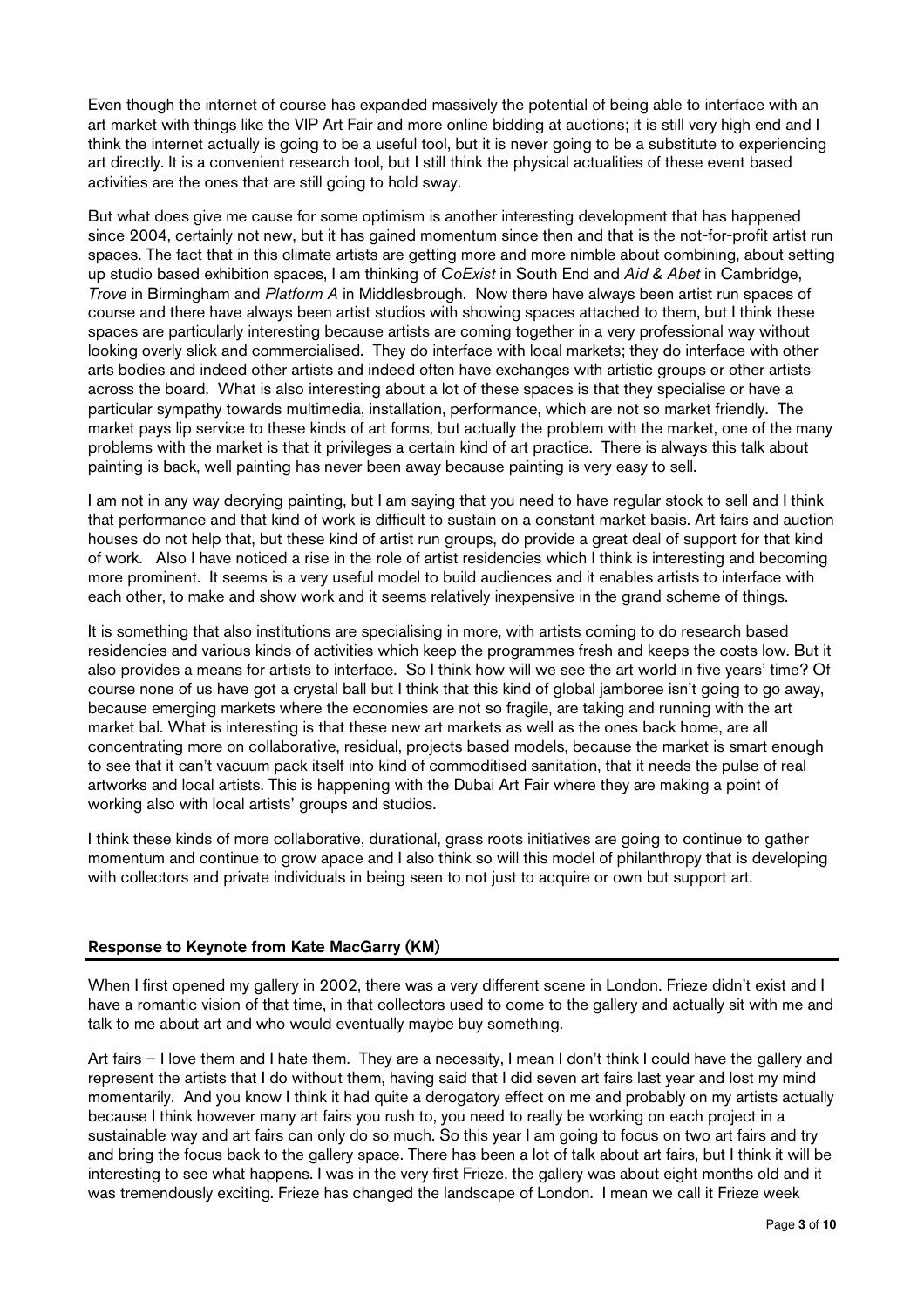now, and it brings international eyes on London, but at the same time it can be quite difficult time to have an exhibition, if you are not Gagosian or Hauser and Wirth. It is so distracting that actually it can be a kind of overwhelming time. It's sort of a bit like having lunch with 50 people and trying to have a good conversation with all of them.

I have one collector who never goes to art fairs, he always gets the best pieces from me, he always comes on a quiet day, or when the gallery is closed and I think there is something in that.

On the other hand, there is a very good collector base at Artissma in Turin, and I've done that fair three times in the ten years. I don't have to be there every year, but this business is all about sustaining relationships. I think in a way that the gallerists job is not that different from the artists in that the people that you pick up along the way can become more and more important as things develop. The people I met on maybe the first week of opening the gallery are still very much part of my picture. I do believe that it's all about personal relationships, and so art fairs have facilitated that, because not only do sales take place but actually you know museum shows can be agreed at an art fair

I also feel that with so many new ones opening we can only take so much as gallerists and as an audience walking around Frieze.

I did Hong Kong Art Fair last year and again it's about relationships. You can't go cold somewhere, take new artists that the audience have never seen and expect to sell. Chinese collectors it seemed to me were buying Louise Bourgeois and Damien Hirst

I also tried the VIP Art Fair. The internet is a very useful way for me to see an artists' practice, but it is only every a starting point and I think the VIP Art Fair was a communication tool for me, a few sales came from it, but it is more an sort of advertising platform.

But actually this year I put my current show in VIP and it gave people the opportunity to come and see the show in the flesh and that worked. So I think Louisa you are right, it's not a replacement for seeing real work. The sales I have made through it are because everyone already knew the artist's practice and had seen the works in the flesh. I think it is definitely a big part of the future.

What was interesting about the VIP Art Fair was the sort of funny parallels that it did have with a real art fair. The first year it didn't work, it was almost like they invited too many people and they couldn't fit everybody in.

Selling art for me is more rewarding now than it was, and actually I felt quite disenfranchised by the whole art boom. I mean I was probably very lucky as I didn't really realise we were coming into this huge growth period when I started my gallery, but yes, all the talk of big prices and things didn't have a huge bearing on what I was doing. Generally you are working as an agent really for the artist. If a taxi driver says "What do you do?" I tend to avoid the art gallery thing and just say "Oh I'm an agent." because that is really what I am, and you know that is really just sustained throughout. Art fairs are not.

#### Response to Keynote from Matt Roberts (MR)

Although I've curated exhibitions in partnership with commercial galleries fairly regularly and worked with artists who have representation, I'd have to say the larger part of my experience is about professional development or providing one to one sessions for artists who aren't represented. Over the last couple of years, through these sessions, there seems to be an increased interest in how to gain representation. Now I am not sure what actually underlies that trend, maybe it's a loss of faith in public funding with so many publicised cases of funding going elsewhere or being reduced. Maybe there has always been, or at least in recent times there is a lack of education or lack of awareness of the commercial sector, it remains mysterious and opaque, and artists have never really known how to benefit from it.

I think this is an issue, and I think that is why events like this are important, because in the UK and internationally the majority of functioning gallery spaces, are commercial, so if artists don't have the confidence, knowledge or ability to engage with them in some way, then they are going to lose out on a huge percentage of potential exhibitions, collaborations, opportunities. The good thing, the reason for us to be optimistic is that the agenda is changing, funding agencies, well established institutions are beginning to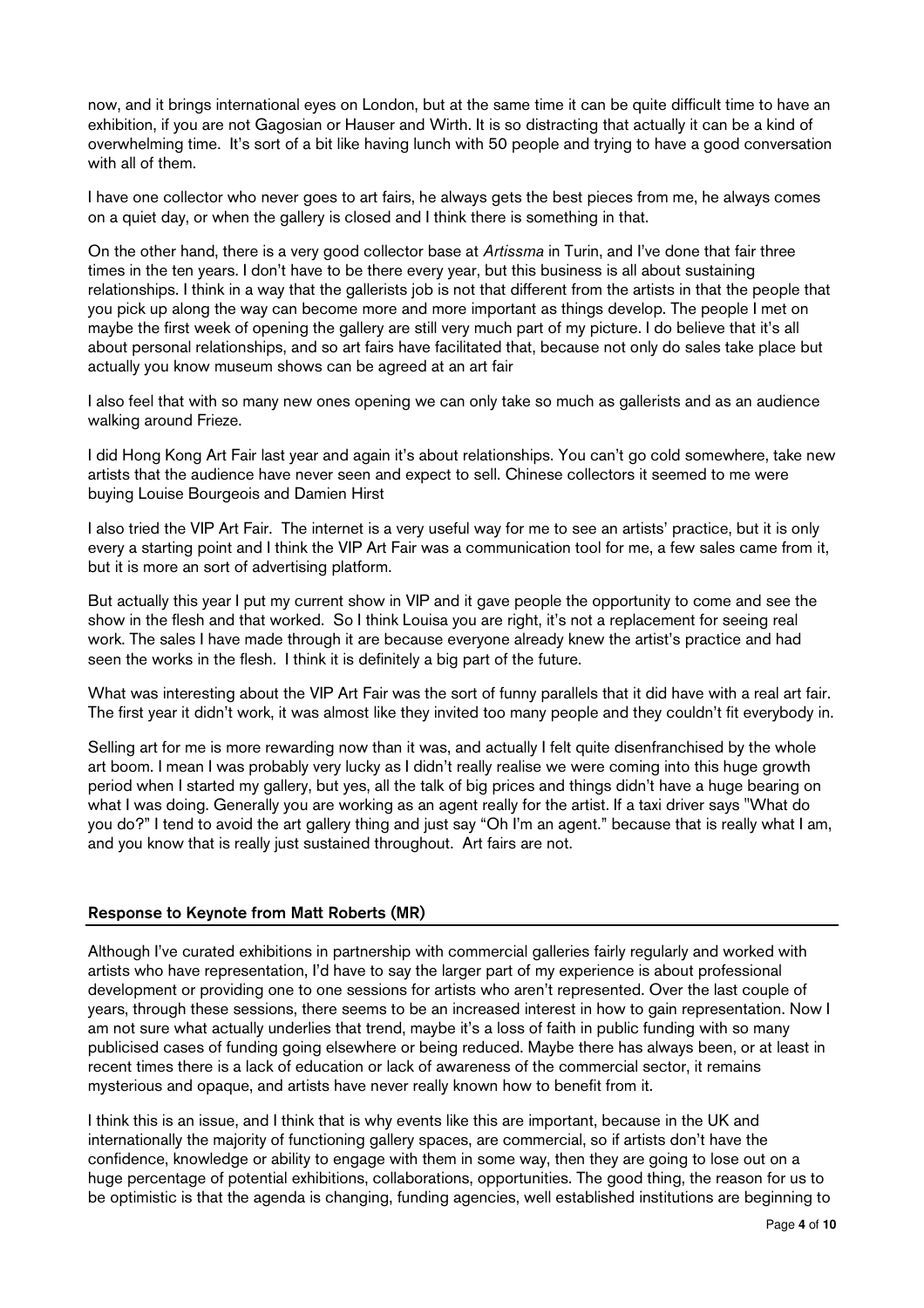recognise that artists are increasingly becoming not just potential beneficiaries, but mediators, translators, facilitators for the commercial experience.

Going back to what Louisa was saying about the growth of artist-led projects, I am lucky enough to have partnered with artist led organisations across the country, and there is a renewed mood of optimism not just because of increased levels of public support and acknowledgement of the need for investments across the UK, but also because they are seeing real benefits from doing it for themselves. They are seeing real relationships, real knowledge being gained from actually going out there and calling people, knocking on doors, and advertising yourself.

Even despite the recession there has been a growth of artist-led, not-for-profit spaces in London, but it's always going to be slightly more difficult because of the much greater cost of living, rents and associated overheads.

Going back to potential online exposure, the importance of the internet in furthering artist careers; I think at the moment at least, it is a slightly tricky area. There are increasing numbers of sites where you can sell your works, and it is tempting for artists to get involved with as much as possible for the exposure. Although I wouldn't actively argue against artists seeking social media and new online platforms to promote their work, I would advise a certain level of caution, because you don't want to sell your work too cheaply, as it's not necessarily to your advantage to lose too much work too soon.

There may be large works, seminal works, things that have helped you develop your understanding of who you are, as an artist and if they are bought and you subsequently lose contact with the buyer then apart from the digital image on your hard drive, there will be very little to say that it ever existed. Also in terms of potentially working with an agent or a gallerist, it's obviously problematic if you have sold works, especially works which are significant within your canon to people that you have very little or no further contact with. It may even have a negative impact on their decision to work with you, because from their point of view, there is always an inherent risk that anything they sell, or if they manage to gain you significant exposure or sales, some of those earlier works will resurface, will circulate and might be sold either to the wrong people, or for the wrong amount, destabilising your market.

So I think to summarise strangely although we are in the midst of a financial downturn, there are a lot of headlines about the impact this is having on the visual arts. I think in terms of artists doing it for themselves and their ability both to source local corporate sponsorship and hopefully in the long term public funding to support what they do, then we are actually facing quite a positive period. I think it is going to be a very long time before the internet, and the many online platforms that exist do replace a physical relationship with an artist and their work. So any decision to get involved in online commerce needs to be taken very seriously and with a great deal of consideration.

## Panel discussion with questions from the audience, led by Chair, Paul Hobson (PH)

Audience: I work as a freelancer for a number of organisations. My question is about art fairs and where art is the exhibit. This is becoming an increasing phenomenon, like the Bloomsbury Art Fair, and I was wondering what your thoughts were on these fairs and whether you would advise artists to try and exhibit and go at it on their own?

LB: I think it's as Kate said, it's about relationships with the art world. I actually wrote that on my piece of paper and I don't think I did flag it up, so I think it is very important for you to look at the context of these art fairs. On the one hand we have all got to live, we want to make a living, you want your work to be out there and be appreciated, but you've also got to make sure it's being sold in the right context and in the right environment. I think certainly if you've looked at an art fair and you think it looks like a favourable place for your work, and you like the company that your art is keeping, on whatever galleries you approach, then I think by all means go and do it.

KM: I know art fairs can create a dialogue for your work and you get a response which is very direct, but of course there are some artists whose work doesn't really work in art fairs and having tested that myself., There have been times when I thought maybe I wish I hadn't brought that work to the art fair with me, I wish I'd maybe kept that for a show, but you know you make the decisions based on the current climate.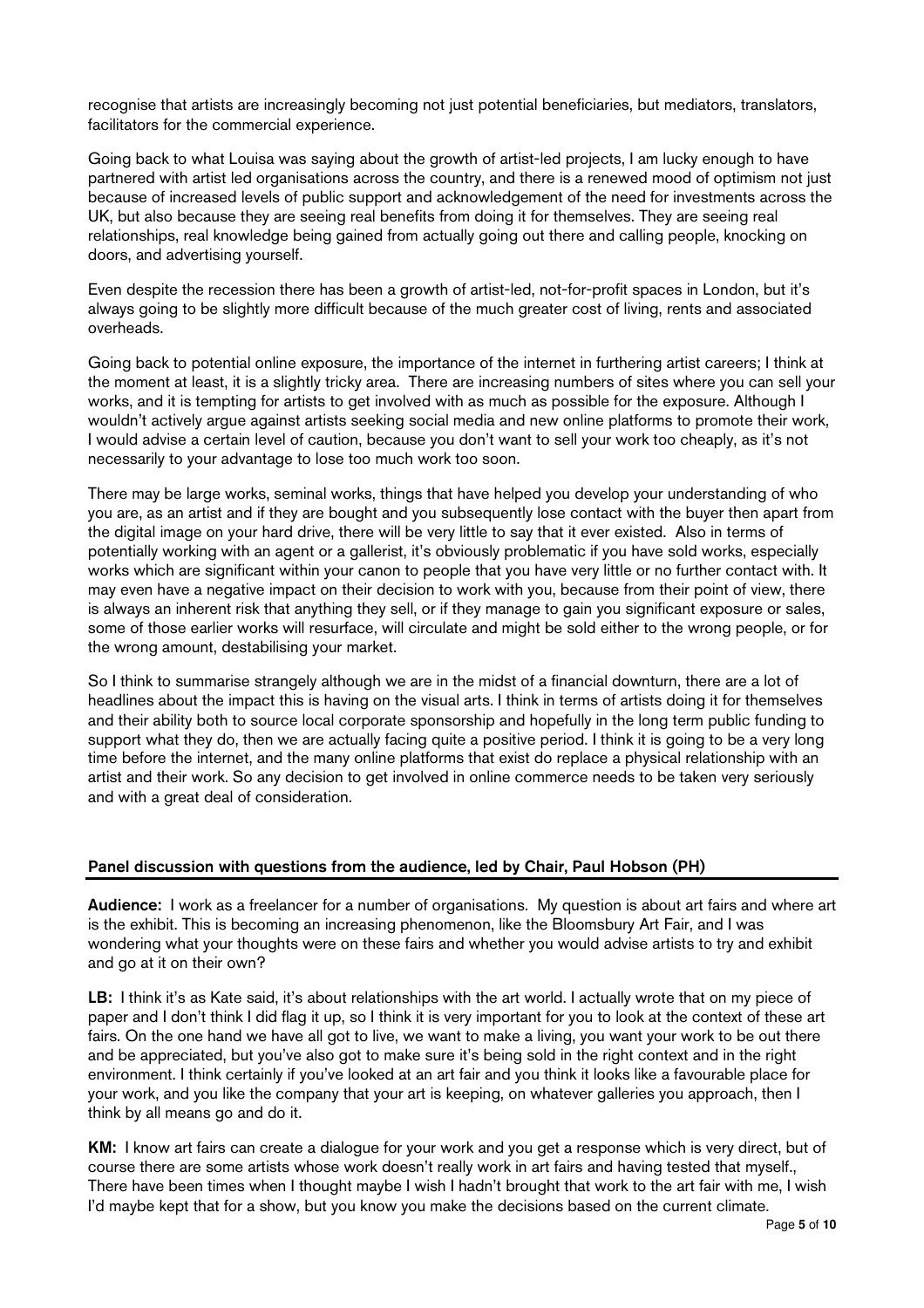PH: Let's be honest, no art looks that great in an art fair, you know

KM: Yes, this is the problem. However, carefully you curate the stands and all this kind of preparatory work; it's not the ideal context. On the other hand it's great exposure, so you have to weigh up those pros and cons I think. There are so many new art fairs too. Despite a recession they are popping up everywhere and I think in Miami in one year there was 38. You need to treat them with caution but they are also a reality and they can be useful.

PH: I am conscious that we have spoken a lot about galleries and art fairs, but when we were speaking earlier in the week Kate, you said you often tell artists that there are many ways to be represented and actually galleries are not always right for artists.

KM: I work with film makers and you know often to produce a project they will be specially commissioned and that is not something I could pay for, but it might be a special project for something they are doing. You know support for producing work comes from all places, and just getting a commercial gallery doesn't mean it's all sorted and your work starts selling, there are so many models. Actually what has been interesting about the last few years and is that I think we are all working a bit smarter and probably better art is coming out as well. Having a commercial gallery is not the be all and end all and I think the artists that really thrive have that attitude as well.

LB: There is no a stigma about being entrepreneurial now. When I first started out, there was a feeling that you had to wait to be discovered - some sort of pin striped arm would descend from the heavens and point at you and you'd be whisked off to Cork Street. And then there was the whole much mythologised Freeze show, with the Goldsmiths' gang putting on their own shows and which is the polar opposite.

MR: I agree Louisa that maybe ten years ago if you were a curator or an artist and you talked about other aspects of your practice, things you had been doing, people would think in some way that was drawing away. Now if you put your CV in for something, or you put your hat in the ring for something, you have to demonstrate the ability to fundraise to negotiate, to manage relationships. Now we don't punish artists, we respect their ability to generate their own opportunities and support them.

PH: I'd like to ask Kate to talk a little bit about how the traditional commercial representation model of galleries has changed. In particular so many galleries are now spending so much time at art fairs that the traditional role of their space to show and to create a critical context for the work of the artist is now becoming increasingly more difficult to achieve.

KM: I think you do your first show with an artist and people watch and if there is a second show, you know the works moved on. I think you do still get judged on the solo show. There is nothing worse than going to an art fair where you see one artist on eight different stands, and I think that is a bit unfair on the artist. Solo shows, I feel, are what you get the reviews for; you don't really get reviews for a good art fair stand.

LB: I think yes, if you are working in the primary market, as you say, you are an artist agent, it's more important to you to manage your artist's career than it is to flog the work to the highest bidder that is what auctions do. I think that is a crucial distinction. Another development over the last decade is the way in which auction houses have tried to steal that march on the private dealer, so therefore they work with private clients, they have private sales, and there is this whole kind of smoke and mirrors so that the pre sales shows are curated, of course they are not. But the bottom line is whoever puts the paddle up gets the work, whereas as a gallerist you are doing something completely different. I use the word gallerist advisedly, not dealer. There is just this sense that you are there to give the work to the highest bidder and do strange adjustments to the prices so different people get different price points and it's all unregulated, whereas actually you are there ready to look out for your artist.

KM: Artists do need to be financially supported so you have to make that call and often that is done with the artist. Some artists don't want to have that conversation, and they want to leave it completely to me, some artists want to know where their work's going, so it's a case by case basis, and again it's about relationships.

PH: The other thing I am really aware of is the role in particular of the close relationship between institutions and the way that commercial galleries are often funding key public programmes in some areas, or where they are looking to work with galleries that are able to subsidise their programming in lieu of this reduction in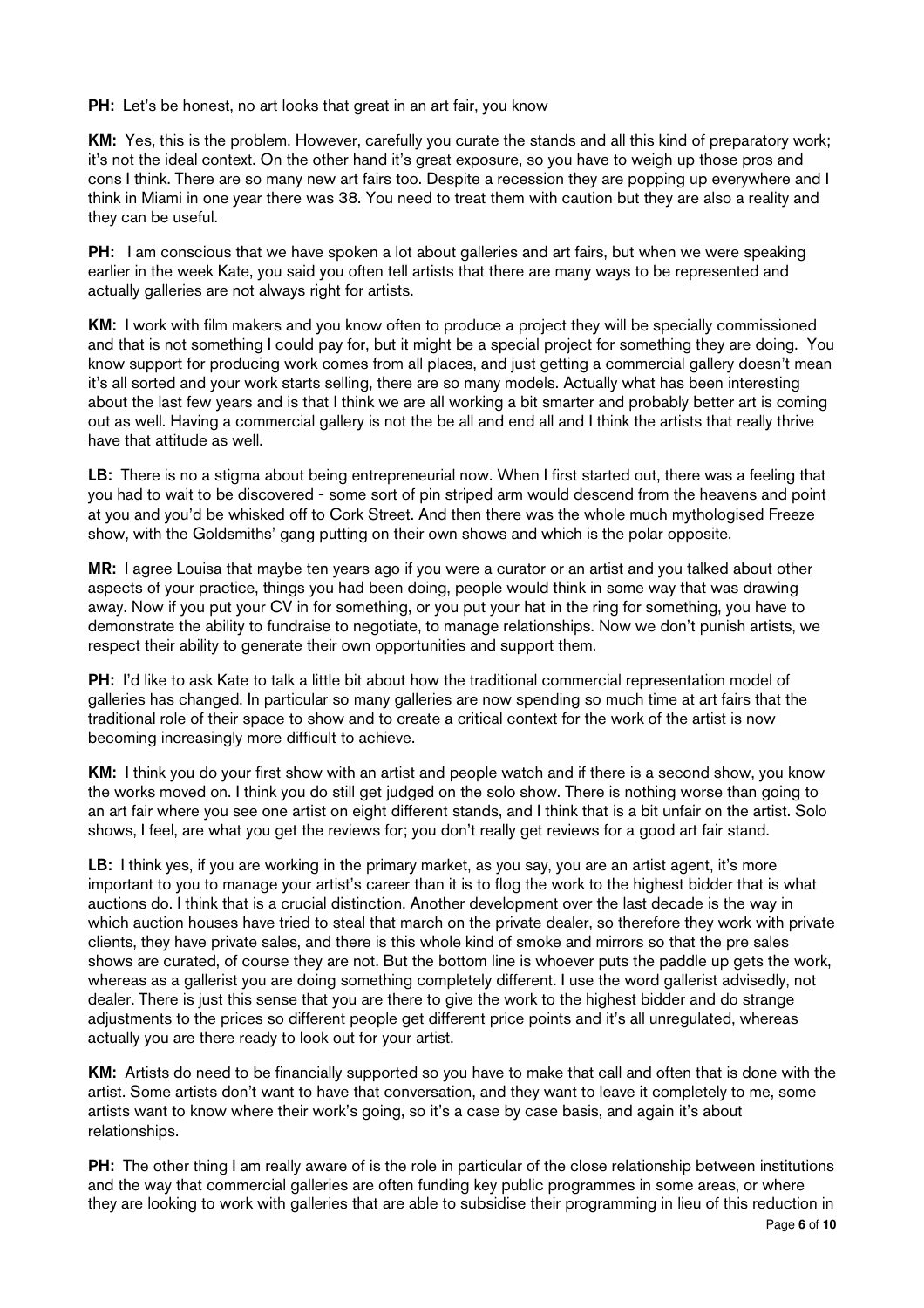public subsidy. What are the implications of that for artists for example that are not represented or galleries that can't afford to do that?

MR: Initially I'd say that maybe two or three years ago when the recession first started to really take hold, I was slightly worried by the amount of commercially represented artists and commercial gallery logos that were appearing on touring or major institution shows. Now I am slightly more at home with it, because this is the way that the new international institutions and even some pre-existing international institutions have worked for a long time. They don't have the level of public subsidy we do, so they have always relied on patrons, collectors or commercial galleries to effectively support the major shows. It's not a problem as long as there are emerging curators, facilitators, organisations that are able to support the unrepresented artists, or at least advise them. So if these institutions that are benefitting from corporate commercial sector are also investing time and energy in supporting the unrepresented artists, then it's not as big a problem as it could be.

LB: I still do think it is a problem though actually. When it's not so much the big ones like the Tate, it's the regional galleries who are strapped for cash. Perhaps somebody decides one of their artists could do with some public endorsement because don't forget the crucial thing about public shows is an endorsement for the artist. You can have billions of commercial shows, but if you haven't got a few public shows dotted around you will see that you soon start to look quite shabby in comparison to the ones who have. So you want the endorsement and you haven't got much money and along comes you know a decently well-heeled gallery and goes you know what we'll subsidise the catalogue, we'll design it, we'll get so and so to write the catalogue essay, we'll get so and so collector to lend the work and we'll ship it from Miami or whatever, it's very hard not to say "Thanks very much", so I think there is that problem.

Audience: Lots of artists come to me who are entrepreneurial and they are doing stuff and they are cataloguing their work and they have set up their websites and they are inviting curators to come to their studios, but they can't get through this validation stamp of approval. They don't know how to get that validation stamp of approval, and it applies equally to public institutions and it does to commercial institutions in terms of how they get their foot through the door and get validated. So how do you break this closed shop?

LB: It's a really complicated eco system. Thinking about a young artist coming out of art school, it's all about the model that I flagged up at the end of my talk. It's about artist run spaces, residences; it's about initiatives, networks, relationships and being entrepreneurial to get yourself seen in a space. Also, a lot of institutions are working much more with the residency model, with the artist, with the project space model. I am thinking of Tate and other spaces, such as the South London Gallery. There is only a certain amount of public spaces that are available for artists to show within, but I do think also curators are very aware, after this period of boom that they begin to look really tawdry if they don't interject some unendorsed artists into their mix. I think that collectors are also conscious, to be seen to be supporting artists. I think this is a problem for the mid-career artist who might have fallen off the endorsement eco system. I think it is quite sexy to have young artists in your space.

Audience: I am poised to take the second art dealer in my career to court because actually I think art dealers use the public system to get free funding for their artists and I think that one of the problems is that artists are not aware of actually how the system really works. I think they need to be much savvier.

Audience: I'd like to think about the artists that are coming out of college, do you think that maybe the market is actually saturated now with artists, and that there is just not enough collectors out there to keep it going? From personal experience I finding that galleries are getting quite fed up of artists phoning them up and asking them to look at their work, because they are too busy at the moment looking after their own stable of artists and they don't want to take a risk of somebody new coming in and upsetting the apple cart as it were.

LB: I think this is a very valid observation and I haven't got the numbers to crunch, but I do know that they work out that the quantity of artists compared to the amount of graduates from art school is just hugely disproportionate. I still think what Kate said is true, that good work will out. I mean there is an awful lot of art coming out and perhaps some of it isn't going to make the final grade. But you know if an artist is really good and plugs at what they do, good work will out and good work will get shown.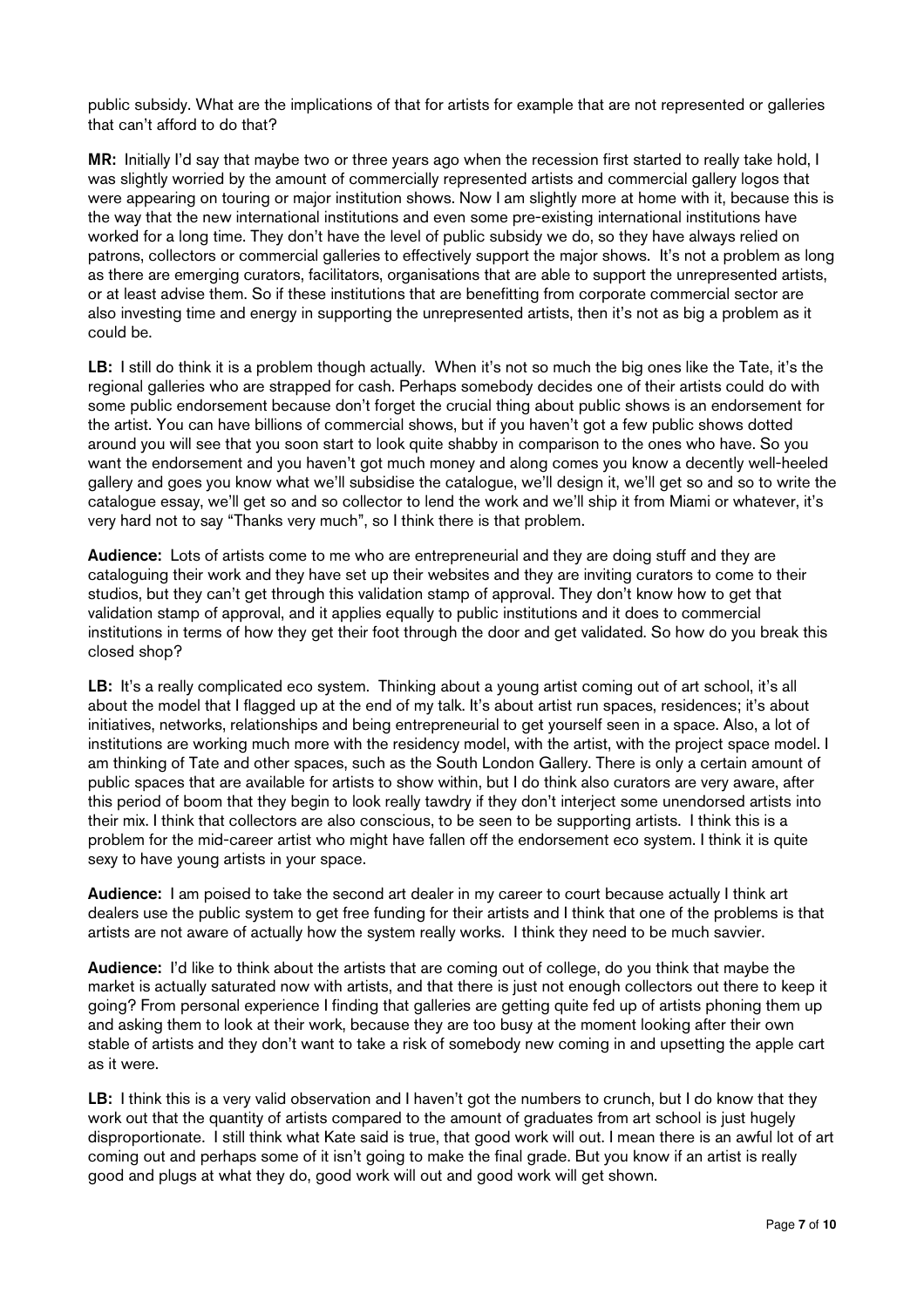A problem is that the art world runs on free labour. I think this is really appalling and a huge problem, because obviously the really brilliant kid or potentially brilliant kid from a poor background might not even get past the starting block, might not even be able to get there. It is a problem; it's a matter of quality I think as well as quantity.

KM: Well I studied fine art and I know that when I graduated in 1992 there were eight of us in my year group. Now there are 45. A lot of people want to come to art college in London. I am quite wary of this entrepreneurial get up and do it yourself type of approach actually and I think the YBAs did it and it's not going to work for everybody, I think it's quite tricky. I didn't have any kind of career guidance and that is something I am quite grateful for now actually.

LB: Yes I've got a real problem with all this talk about career, when I started out in the art world no one talked about having a career as an artist.

KM: Artists want to get on with their practice and I don't know the answer to this bigger question of how do artists get a gallery? I can't answer it myself and I have a gallery. It's a sort of dangerous territory and it's fed by the fact that the art schools are bursting and people coming from all over the world are paying a lot of money to come to art school and maybe there isn't room for everyone. We are fighting over the same collectors, but maybe what is interesting is that isn't the way forward for survival of artists, we have to find new models.

MR: Yes, it's a difficult one. We have one of the biggest arts sectors in the world; you know there are a good 2,000 galleries in the UK. The problem is that there are roughly 28,500 artists competing for exhibitions and representation and for commercial relationships, so invariably it is not impossible to build a career, but it does take a long time. It takes a long time just to understand who those organisations are, what they do and how they might relate to you, let alone to build the relationships that actually can generate the opportunities. There are other countries where they have significantly less graduates and so they have a healthier eco system of artists to opportunities, but then they don't have the public profile, because their art scenes are younger nor the potential for earnings or for international opportunities. So I think it's a long game, it's a marathon, not a sprint basically and everyone can do it, but it takes a lot of time and knowledge really.

Audience: I am currently in the process of setting up a gallery; I don't know whether it's going to be not-forprofit or commercial. I'm not sure, but I wondered whether there is scope for an entirely different urban gallery model, one which is not about how much can we sell and how fast, but something like a social enterprise model. This is where artists actually come together and sell their and put money into the pot to keep the gallery going. I've got my gallery space for maybe six months on a meanwhile lease, which is something where I am paying minimal rent. I wondered what you thought about the pop up galleries and a slightly different way of working as a gallery and as artist collectives.

KM: Yes, I think new models are what we need. What I would say from a personal point of view is that you need a strong group of artist that have a good understanding to make that work over a long period of time, and maybe if you built into it that it could be refreshed that might actually work better. Something that I feel is sort of necessary for building artists careers is stability, being in one place, people know where to come if they want to talk to you about an artist and so you know that is a big job for someone and it may not be a job the artists want to do. But I think that a lot of galleries, including commercial galleries, come out of the ethos that you are talking about. I mean a lot of the artists that I represent came out of a group of friends. I was the only one amongst them that wasn't an artist, but I kind of saw an opportunity to represent them. So I would say if you have a strong group that have a mutual understanding than go for it.

PH: Kate, I've heard you talk often actually about the role that artists play in recommending other artists for representation and that being a very influential advocacy, through those kinds of networks of artists.

KM: Yes I've met most of my artists through other artists.

Audience: I am a visual artist; I was just thinking about how do you succeed as an artist? The economist Daniel Kahneman did a lot of research on success and actually his equation is that success is down to hard work plus luck. I don't know if you have any comments on that as a panel about whether it is actually down to luck.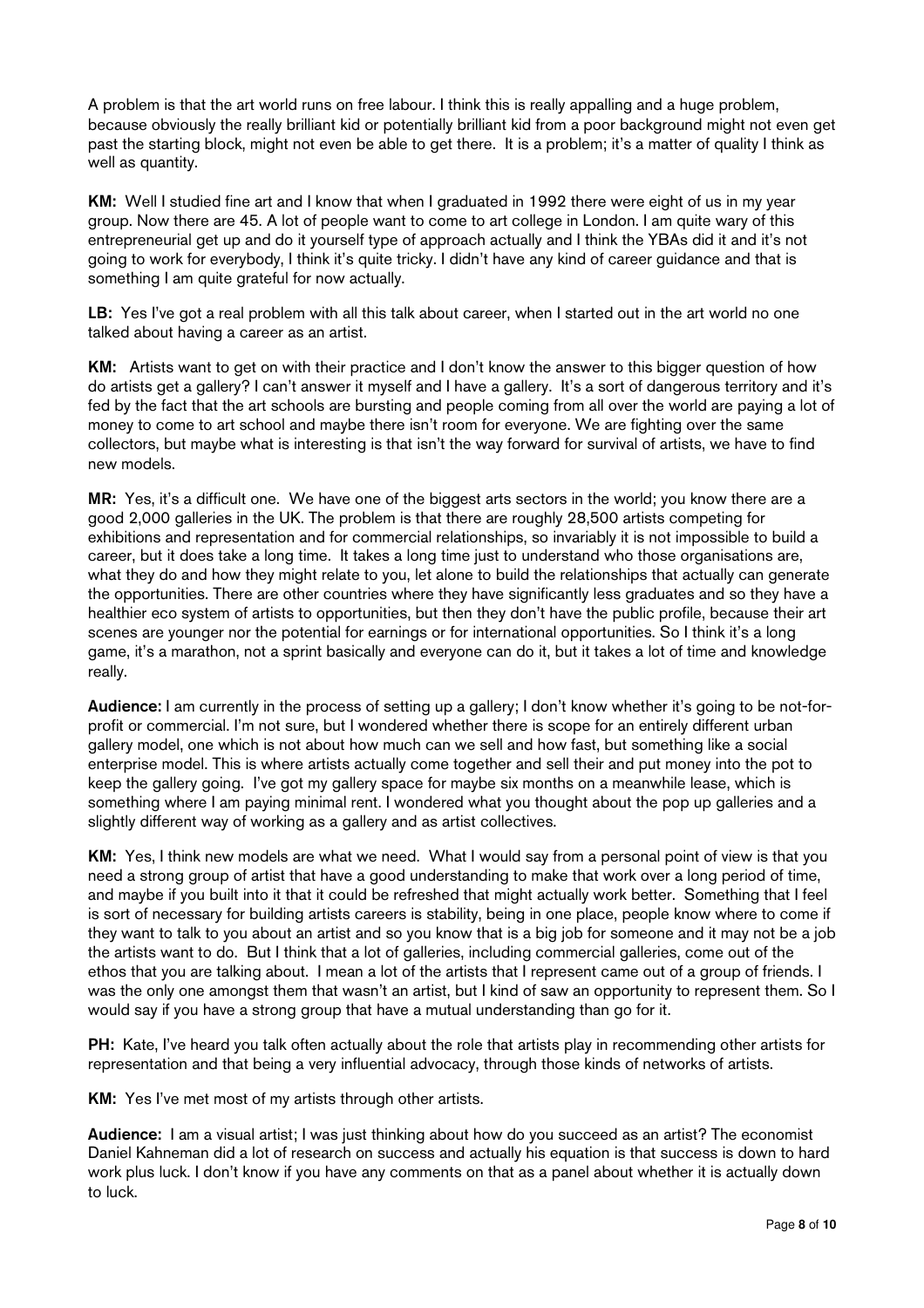LB: I think there is a lot to be said about that. To quote Thomas Edison he said genius is 99% perspiration and 1% inspiration. I would add a bolt of luck up that as well I think. It's very true, things happen, people come together, and form relationships. It is a random fluid thing. I think that is also why the art world isn't regulated, because it does operate in this kind of ad hoc strange kind of way and I think luck has a huge part to play, so yes.

Audience: I am editor of *The Guardian Culture Network* with is a new community space which covers the back end of the arts really and all the issues we are talking about. One of the things I wanted to respond to is the lady who suggested new models for gallery spaces. There are actually new models for buying too, I've written an article about a group called *The Collective* who buys art in groups, which they then share around their homes. It is operating in London and Bristol and Birmingham.

It's small, but it suggests there is an appetite on both sides for new models and there are people who want to engage not just in buying art, but in talking to the artists and nurturing those relationships so people perhaps should seek that out a bit and perhaps even start their own. But also just the network word in general. We are called a network because we are trying to connect people and we have had quite a series of articles about how the internet is a tool and how it is also profoundly changing how people operate and there may be a point at which this really affects the art world too. I know money speaks and so the money at the top of the chain is always going to do a lot, but I think we can't ignore the way that the internet is going to change how we do things and the power it is giving to big groups of people. It's not just a tool and I wish it were sometimes, I'm not a digital native, I have grown up without the internet and had to take it on, but really talk to young people about how they operate, because they are going to be the next generation of art buyers and artists too. I don't know what you think about that?

LB: I think the interface I have with artists on Facebook the way in which people can form communities; it's a really valid model. You've still got to have that surplus income though so I am afraid money does kind of speak in that respect. But I am also thinking about artist groups who form associations of like-minded people, such as Aid & Abet in Cambridge. So you don't have to be just there to flog it or just there to be a kind of project space, you can combine these models and mesh them, but yes I think you are completely right, the internet is not a substitute for an art fair, it's another model altogether.

Audience: I am an artist. What are your thoughts on renting art and lowering the price for people to rent for a year or six months maybe?

PH: Is there an opportunity for artists to rent art – Matt?

MR: I don't want to misrepresent them, but I think Rise Art is an organisation which has started offering art for rent. I think it has a place, because or could potentially have a place, because anything that puts art in people's homes and gets them used to talking about art and seeing art is a good thing. But art is, not all of it, but some of it is relatively affordable, so you can support an early career artist for a few hundred pounds, maybe even fifty to a hundred pounds.

KM: Well I've never done it myself, but I think it seems to me that it would really work in a commercial sector like city banks. I think you know any way that can bring an income stream for artists is a good thing but I don't know whether it would work in people's homes really.

PH: Of course museums have had loan art schemes for years, some of those are drying up in the current climate where parts of their collection are available for loans by audiences, so Louisa do you want to add anything to that?

LB: I haven't got a huge amount to add to it really. I think what Kate says is right. It's more of a commercial thing than a private thing, because I know when you do have bands of people putting money into a pot to buy work and then suddenly one of the artist they've bought rockets in value and suddenly somebody needs a new car or their kids need their teeth fixed or something and they are like oh lets liquidate this asset, we need the ready money. It can be quite complicated.

Audience: I just wanted to ask quite a practical question in terms of the market and prices, and who really sets the prices in the market and how should we be setting the prices whether you are an artist, a dealer, or work in a primary market or the secondary market?